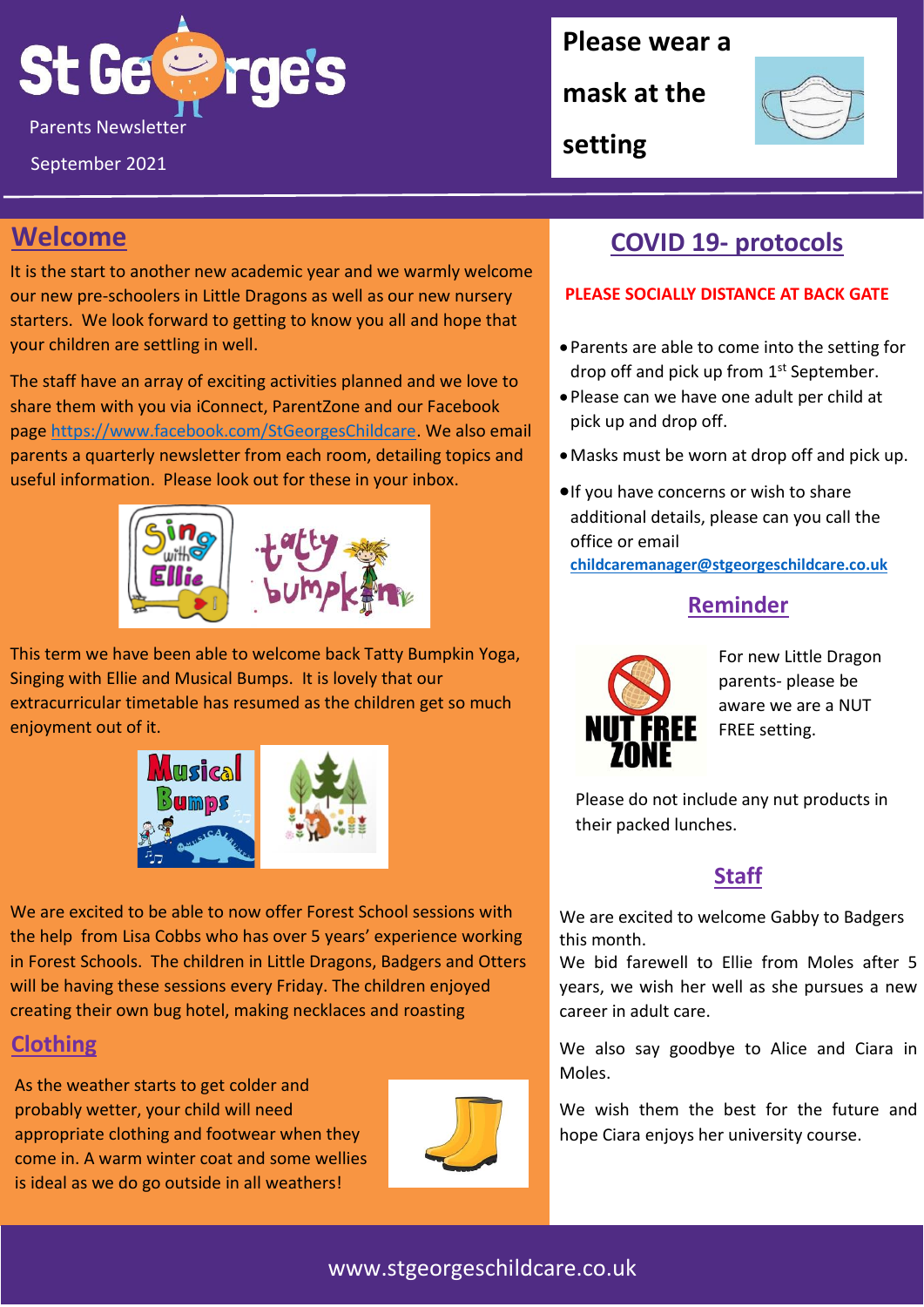## **News**

## **Congratulations**

This month we celebrate two more long serving members of staff.



Debbie celebrates 20 years of working at St George's. She runs our After School Club as well as working in the Otters room.

Sherrell celebrates 10 years of service working as our Catering Manager. We want to thank them both for all their hard work and dedication over the years and here's to many more!



# **FUNDRAISING**

#### **Christmas Fair – Save the Date**

We have listened to parents and staff with regard to holding a Christmas Fair this year and have decided to go ahead and make plans to hold it on **Saturday 4 th December from 3pm til 5pm.** Please put this date in your diaries and rest assured we will only go ahead with the fair if we are confident it is safe to do so and that government guidelines permit.

We will be holding the fair outside, using the front car park and whole of the playground and would be grateful to hear from anybody who has a marquee/gazebo that they would be happy to lend us for the event. We would also be grateful If you could please start collecting the following :-

- Raffle prizes
- Bottles for the bottle tombola
- Chocolate for the chocolate tombola



As always, we are reliant on volunteers for the fairs to run smoothly and Becky would love to hear from anybody is able to help either setting up, running a stall or clearing up afterwards – please contact her on [becky.king@stgeorgeschildcare.co.uk.](mailto:becky.king@stgeorgeschildcare.co.uk)

Letters with information about the fair, how you can help and raffle tickets will be sent out in October.

#### **Tunbridge Wells Half Marathon**

If you are up for a challenge and would like to fundraise for St George's, why not take part in the next Tunbridge Wells Half Marathon, which is being held on Sunday 20th February 2022. In previous years we have been lucky enough to have a small team of staff and parents that have taken part and raised vital funds for St George's. Please visit

[https://www.letsdothis.com/gb/e/hendy-tunbridge-wells-half-marathon-](https://www.letsdothis.com/gb/e/hendy-tunbridge-wells-half-marathon-17725)

[17725](https://www.letsdothis.com/gb/e/hendy-tunbridge-wells-half-marathon-17725) for details on how to enter and contact Becky on [becky.king@stgeorgeschildcare.co.uk](mailto:becky.king@stgeorgeschildcare.co.uk) if you decide to sign up as she can organise a running vest, sponsor forms etc.

# Diary Dates



| Little<br><b>Dragons</b><br><b>Afternoon</b><br>Tea | Tuesday<br>19 <sup>th</sup><br>October                             |
|-----------------------------------------------------|--------------------------------------------------------------------|
| Little<br><b>Dragons last</b><br>$d$ ay             | Friday 22nd<br>October                                             |
| <b>Holiday Club</b><br>starts                       | Monday<br>25 <sup>th</sup> - Friday<br>29 <sup>th</sup><br>October |
| <b>Dressing up</b><br>Week                          | Monday<br>25 <sup>th</sup> - Friday<br>29 <sup>th</sup><br>October |
| Little<br><b>Dragons back</b>                       | Monday 1st<br><b>November</b>                                      |
| PJ day                                              | Wednesday<br>$10^{\text{th}}$<br>November                          |

# **Please review us**

St [George's Childcare, 7 Chilston](https://www.daynurseries.co.uk/daynursery.cfm/searchazref/50001050GEOA/rcsid/1001#submit-review-tab) Road, [Tunbridge Wells, Kent TN4 9LP](https://www.daynurseries.co.uk/daynursery.cfm/searchazref/50001050GEOA/rcsid/1001#submit-review-tab)  [\(daynurseries.co.uk\)](https://www.daynurseries.co.uk/daynursery.cfm/searchazref/50001050GEOA/rcsid/1001#submit-review-tab)

[https://g.page/StGeorgesChildcare/r](https://g.page/StGeorgesChildcare/review) [eview](https://g.page/StGeorgesChildcare/review)

[https://business.facebook.com/pg/S](https://business.facebook.com/pg/StGeorgesChildcare/reviews/?ref=page_internal) [tGeorgesChildcare/reviews/?ref=pa](https://business.facebook.com/pg/StGeorgesChildcare/reviews/?ref=page_internal) [ge\\_internal](https://business.facebook.com/pg/StGeorgesChildcare/reviews/?ref=page_internal)

## **October Half Term Holiday Club**

Bookings for October Holiday Club are open. We still have some available spaces.

For a booking form, please email [kate.foulkes@stgeorgeschildcare.co.uk](mailto:kate.foulkes@stgeorgeschildcare.co.uk)

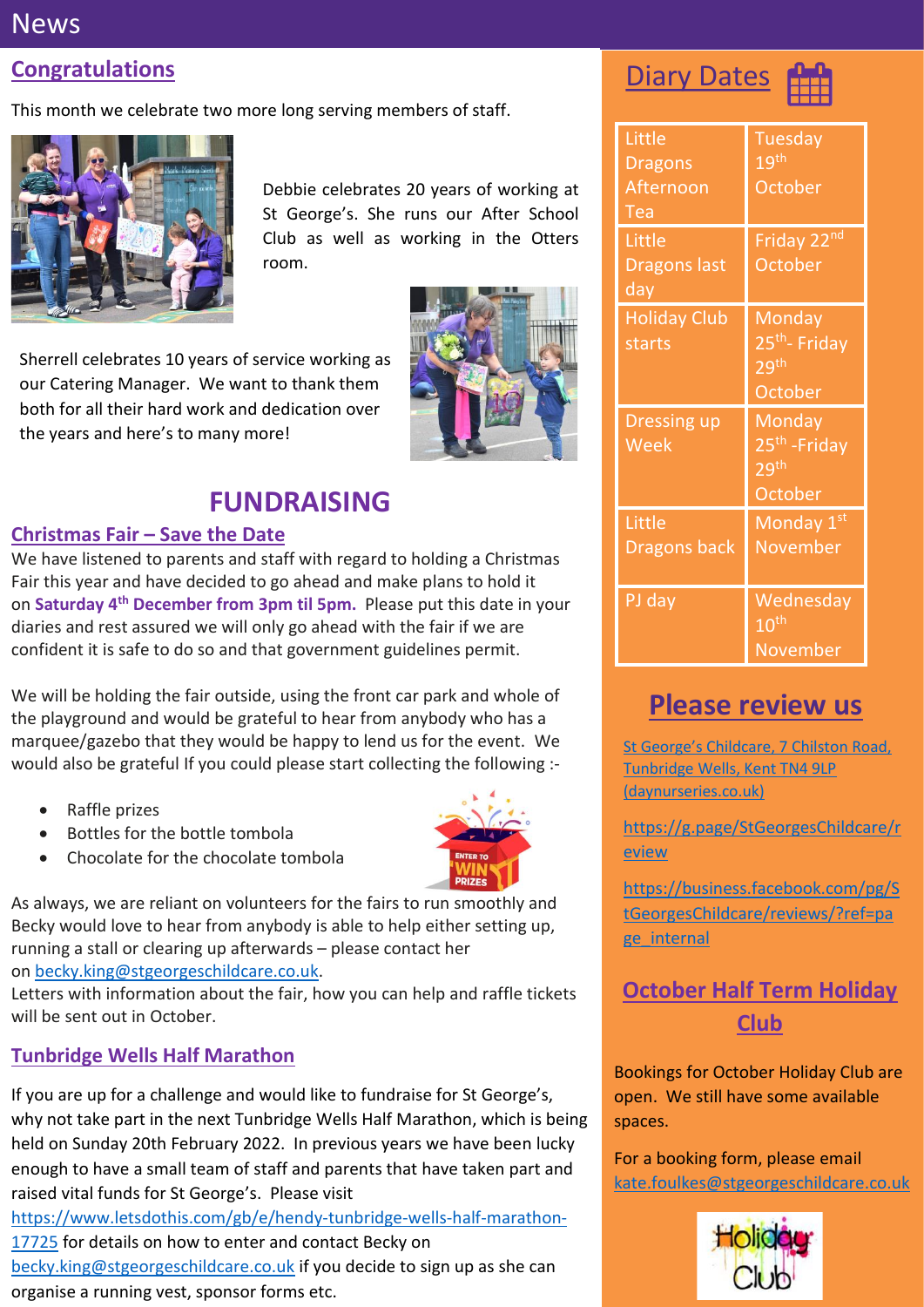

For September Squirrels have been enjoying lots of different autumnal arts and crafts that have been used to decorate the rooms, including painting the windows and making sunflowers.

They've also been making the most of utilizing the sensory room in smaller groups using the new light and sound sensory toys they bought.

# Squirrels **Hedgehogs**

Hedgehogs had lots of fun in the garden playing hide and seek. The children loved hiding in different areas around the garden waiting for an adult to find them.

The children have enjoyed exploring their new sensory cube this week, we have also made sensory bottles and have some new sensory balls in our sensory corner.

Another activity the children have liked this month is water play; we filled the tubs with bubble mixture and the children splashed about with shells and toy boats.

The room said a sad goodbye to Ellie who left Hedgehogs last week, we wish her luck at university!



# After School Club

The After School Club have welcomed some new children this September, many coming from Otters and Badgers group.

They are all settling in very well, with the other older children helping them with all the new routines.

We have also been harvesting our large onions and runner beans for the kitchen to use.



# **Moles**





The children had a 'science week' at the beginning of the month. They had fun experimenting with items that were able to float and sink.

They also made boats out of kitchen foil for the items to float on. They discovered milk, food colouring and washing up liquid moves colours around. Skittles and water make rainbow patterns. Vinegar & bicarbonate of soda makes an eruption and they've used pipettes to transfer coloured water into test tubes!

The Moles children have enjoyed getting creative with mark making and craft activities.